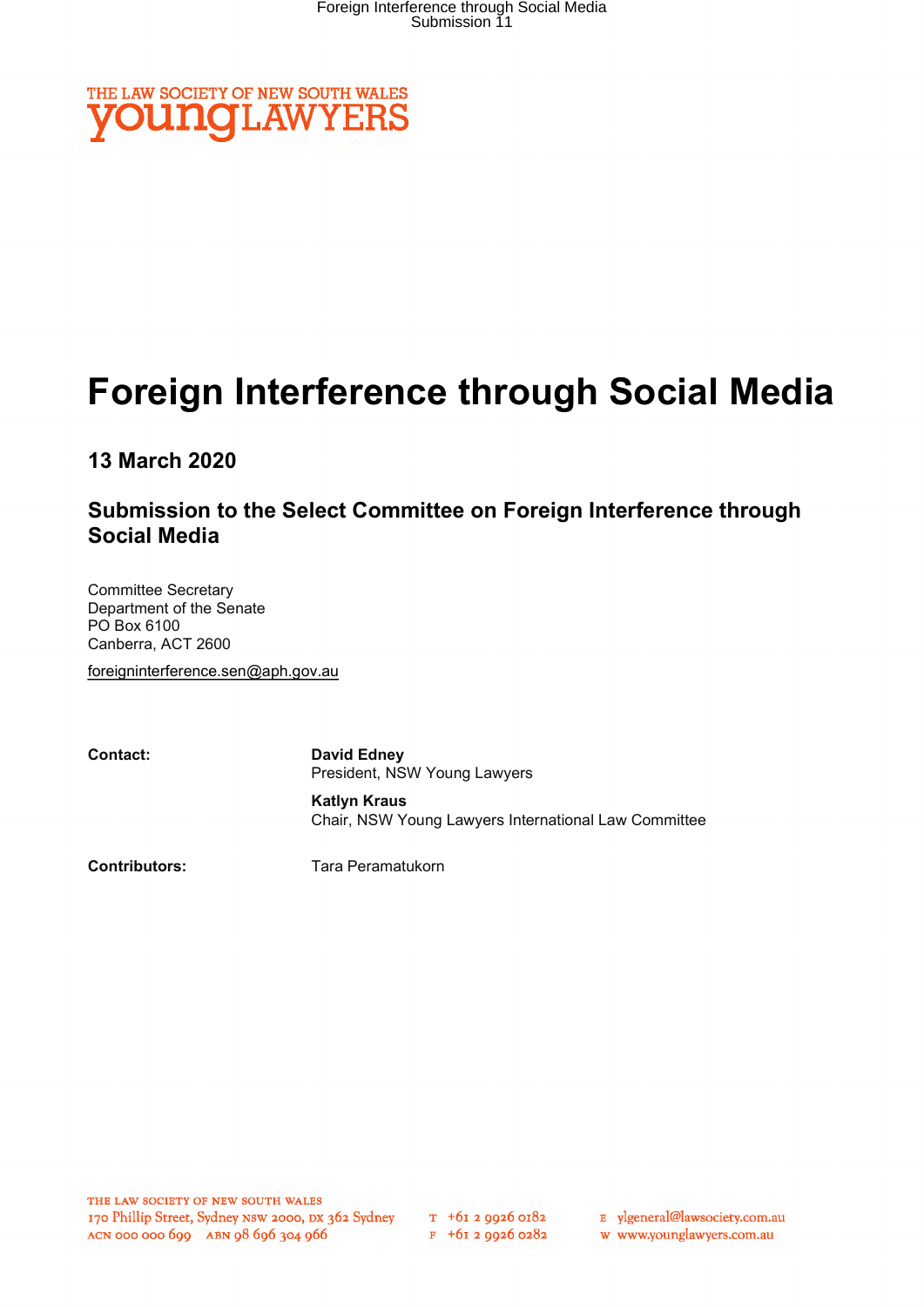### THE LAW SOCIETY OF NEW SOUTH WALES **young LAWYERS**

The NSW Young Lawyers International Law Committee (Committee) makes the following submission in response to the Senate Inquiry into Foreign Interference through Social Media (Senate Inquiry).

# NSW Young Lawyers

NSW Young Lawyers is a division of The Law Society of New South Wales. NSW Young Lawyers supports practitioners in their professional and career development in numerous ways, including by encouraging active participation in its 15 separate committees, each dedicated to particular areas of practice. Membership is automatic for all NSW lawyers (solicitors and barristers) under 36 years and/or in their first five years of practice, as well as law students. NSW Young Lawyers currently has over 15,000 members.

# The International Law Committee

The International Law Committee (ILC) is committed to providing a platform to young lawyers and law students with a key interest in international law (both public and private) to discuss among peers and learn from experts in the field through selected seminars, as well as providing networking opportunities. The ILC currently has over 1,200 members and has established working relationships with the Australian Institute of International Affairs, the Australian Dispute Centre, the Australian Centre for International Commercial Arbitration and the Rule of Law Institute of Australia. As one of its primary goals, the ILC endeavours to broaden the knowledge of international law within the legal profession and the Australian legal system. In doing so, the ILC seeks to promote informed discussion amongst its members and the wider legal community on international law in Australia.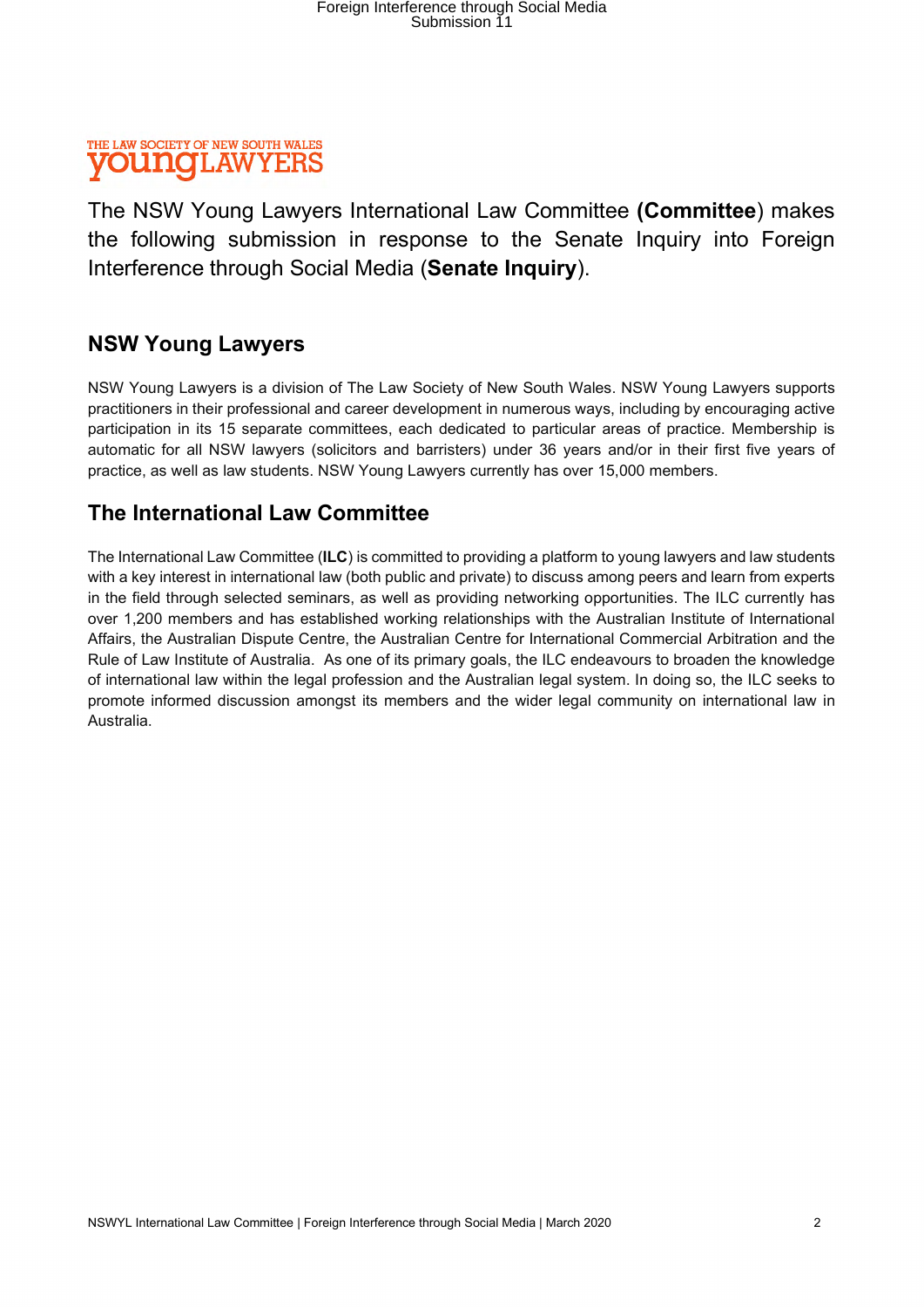

# Summary of Recommendations

The Committee makes the following recommendations to the Select Committee on Foreign Interference through Social Media.

- 1. the Inquiry focus on three pillars of action to combat against foreign interference:
	- a. deterrence of conduct which would further any form of foreign interference campaign against Australia's political processes and its democracy;
	- b. minimisation of the spread of misinformation online and through social media platforms; and
	- c. education of the Australian public on how to detect misinformation;
- 2. the Australian Government introduce legislation requiring social media platforms to display certain information about advertisements and why they have targeted a particular user;
- 3. the Australian Government strengthen measures to educate the public on misinformation and how to verify the accuracy of information online;
- 4. the Australian Government implement a public education program for misinformation online similar to the 'Learn to Discern' program.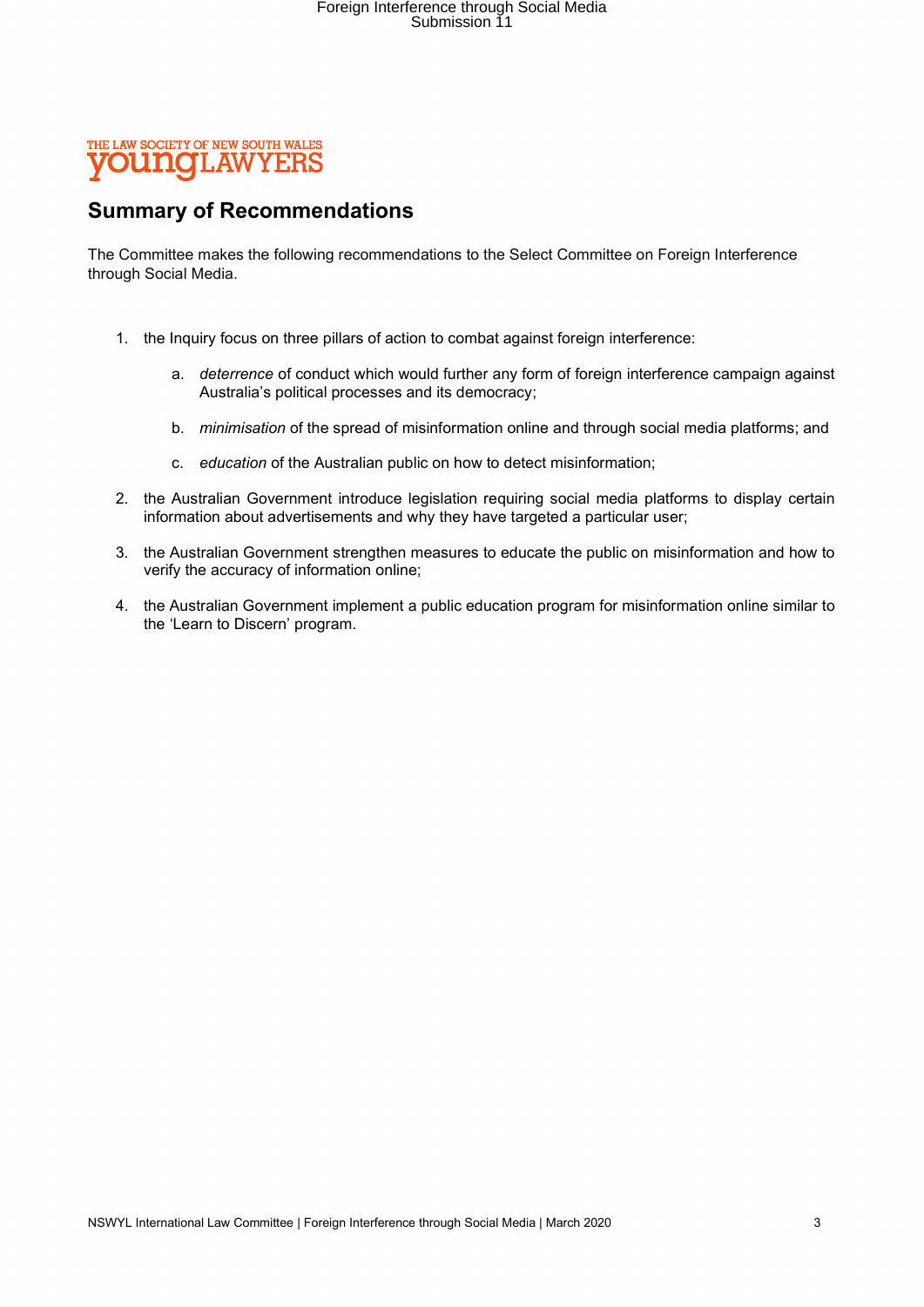

### Use of social media for purposes that undermine Australia's democracy and values, including the spread of misinformation

Democracy is being threatened around the world.<sup>1</sup> Electoral interference is one of the ways in which foreign actors seek to undermine democracy.<sup>2</sup> Alongside the rising popularity and mainstream usage of social media platforms, foreign interference campaigns which target specific groups and spread misinformation on such platforms has also increased.<sup>3</sup> In the context of foreign electoral interference, this submission defines misinformation as false or misleading information that is disseminated to mislead or deceive its recipients.

Unlike previously non-cyber threats to democracy, threats on social media are subtle but pernicious in their effect.<sup>4</sup> Foreign interference on social media may seek to undermine democracy by increasing fear and inspiring distrust of a target country's political institutions. For example, a study by the Australian Strategic Policy Institute's International Cyber Policy Centre identified three categories of cyber-enabled interference in 97 national elections between 8 November 2016 and 30 April 2019:

- (a) interference targeting voting infrastructure and voter turnout;
- (b) interference in the information environment around elections; and
- (c) long term erosion of public trust in governments, political leadership and public institutions.<sup>5</sup>

The threat to Australia's democracy is no exception. An example to illustrate this includes the social media campaigns waged by Russia online in November 2018. For example, prior to the 2019 Federal Election, Russia is reported to have waged a social media campaign online. Michael Jensen, an Associate Professor at the University of Canberra's Institute for Governance and Policy Analysis, identified that Russia was using Twitter to increase anti-Islamic sentiment and support for Julian Assange in Australia.<sup>6</sup> Foreign interference has the potential to have a direct impact on Australia's future elections, by stoking fears and distrust that could shift targets of social media campaigns into new, more extreme, political identifications or by misinforming voters generally. This danger requires a swift and strong response to foreign interference campaigns to safeguard Australia. This submission makes recommendations as to how the Australian Government may further mitigate the risk posed to Australian democracy.

<sup>&</sup>lt;sup>1</sup> Joint Standing Committee on Electoral Matters, Parliament of Australia, Australian Electoral Commission Annual Report 2017-18 (Status Report, March 2019) [3.1].

<sup>&</sup>lt;sup>2</sup> Dhruva Jaishankar, 'The four "I"s undermining democracy', *Brookings* (online, 22 April 2019)

<sup>&</sup>lt;https://www.brookings.edu/blog/order-from-chaos/2019/04/22/the-four-is-undermining-democracy/>.

<sup>&</sup>lt;sup>3</sup> United States' Department of Homeland Security, Combatting Targeted Disinformation Campaigns: A whole-of-society issue, October 2019, 8.

<sup>&</sup>lt;sup>4</sup> See, e.g. Paul Karp, 'Russian Twitter trolls stoking anti-Islamic sentiment in Australia, experts warn', *The Guardian* (online, 20 November 2018) <https://www.theguardian.com/australia-news/2018/nov/20/russian-twitter-trolls-stoking-antiislamic-sentiment-in-australia-experts-warn>.

<sup>&</sup>lt;sup>5</sup> Fergus Hanson and Elise Thomas, "Cyber-enabled election interference occurs in one-fifth of democracies", The Strategist (online, 17 May 2019) <https://www.aspistrategist.org.au/cyber-enabled-election-interference-occurs-in-onefifth-of-democracies/>.

<sup>&</sup>lt;sup>6</sup> Paul Karp, 'Russian Twitter trolls stoking anti-Islamic sentiment in Australia, experts warn', *The Guardian* (online, 20 November 2018) <https://www.theguardian.com/australia-news/2018/nov/20/russian-twitter-trolls-stoking-anti-islamicsentiment-in-australia-experts-warn>.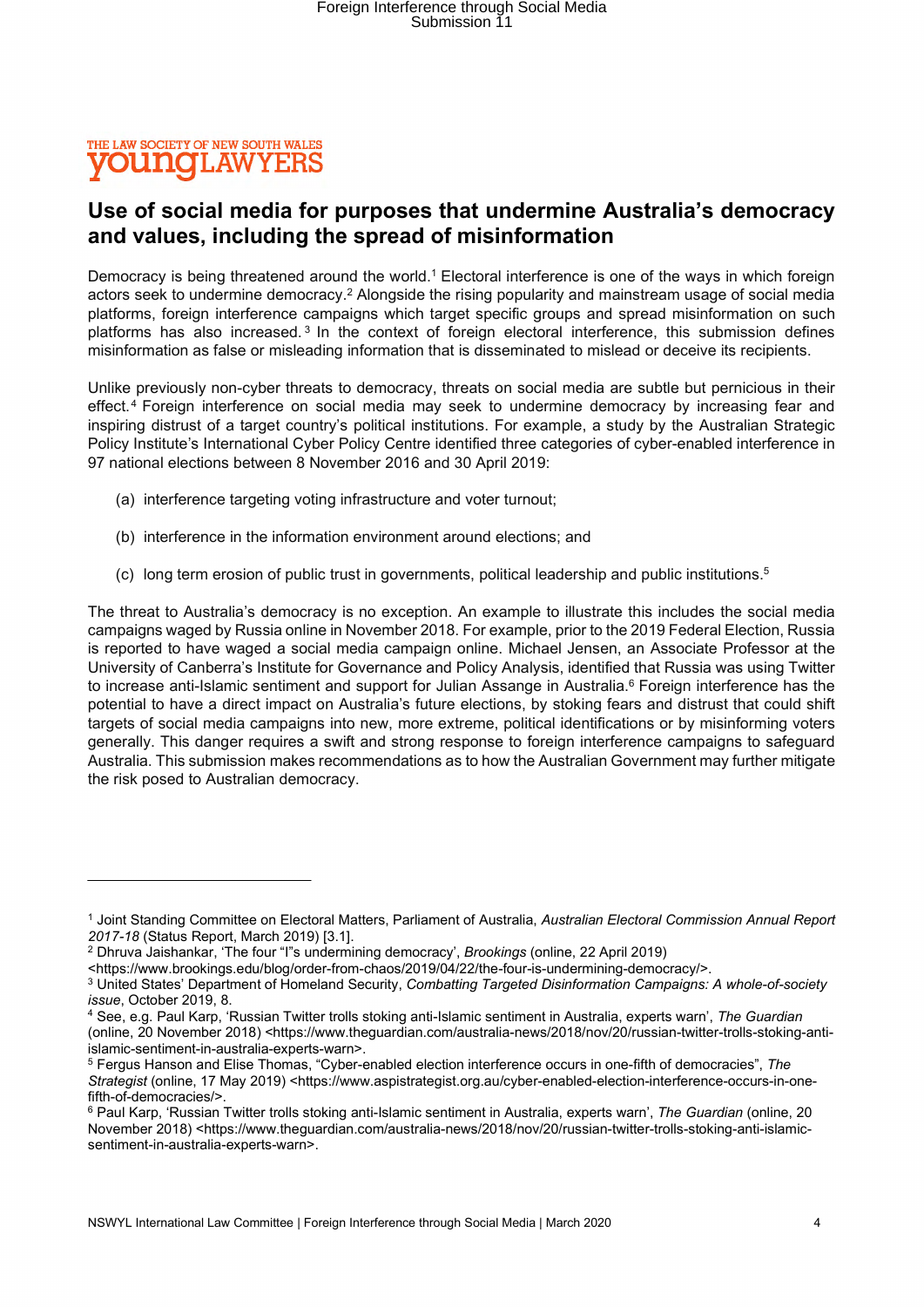### THE LAW SOCIETY OF NEW SOUTH WALES **young LAWYERS**

### Responses to mitigate the risk posed to Australia's democracy and values, including by the Australian Government and social media platforms

Responses to mitigate the risks identified include deterrence, minimisation and education.

#### **Deterrence**

#### **Foreign Agents**

The Australian Government recently implemented measures to deter against conduct performed by or on behalf of a foreign state to promote interference in Australia's political process and democracy. In 2018, the Australian government passed a Bill which added new foreign interference offences in the Criminal Code.<sup>7</sup> These offences criminalise conduct which falls short of espionage, but is undertaken by foreign persons seeking to interfere with Australia's political processes, support their own intelligence activities or otherwise undermine Australia's national security.<sup>8</sup> The Commonwealth Director of Public Prosecutions has been allocated \$8.5 million in funding to try suspected foreign agents.<sup>9</sup>

The Committee notes that the perpetration of foreign interference involves a wide range of conduct. The new offences are broad enough to capture a wide range of conduct.<sup>10</sup> However, due to fast-paced developments in communications technology, the Committee recommends that the Australian Government frequently assess the adequacy of the legislative deterrence framework to ensure that all relevant conduct is captured.

#### Social Media Platforms

Facebook maintains a relationship with the Australian Electoral Commission (AEC) to monitor political advertisements on its platform. This relationship has not always been productive. For instance, political advertisements are required to display a disclaimer showing who has authorised a political advertisement.<sup>11</sup> In some instances, Facebook has failed to remove political advertisements which have not displayed the required disclaimer in a timely manner.<sup>12</sup> One example is Facebook's removal of an advertisement in breach of this requirement four weeks after being notified by the AEC.<sup>13</sup>

The Australian Electoral Commissioner, Tom Rogers, has previously stated that the AEC has had difficulties with the responsiveness of social media platforms to requests for information about such unauthorised posts.<sup>14</sup>

<sup>7</sup> Criminal Code Act 1995 (Cth) sch 1 div 92.

<sup>&</sup>lt;sup>8</sup> Parliamentary Joint Committee on Intelligence and Security, Parliament of Australia, Advisory Report on the National Security Legislation Amendment (Espionage and Foreign Interference) Bill 2017 (Final Report, June 2018).

<sup>&</sup>lt;sup>9</sup> Paul Maley, 'ASIO unit gears up to tackle foreign interference', The Australian (online, 3 April 2019) <https://www.theaustralian.com.au/nation/politics/asio-unit-gears-up-to-tackle-foreign-interference/newsstory/038acb103fb5335878af118ca706e6e3>.

<sup>&</sup>lt;sup>10</sup> Criminal Code Act 1995 (Cth) sch 1 div 92.

<sup>11</sup> Commonwealth Electoral Act 1918 (Cth) s 321D.

<sup>&</sup>lt;sup>12</sup> Joint Standing Committee on Electoral Matters, Parliament of Australia, Australian Electoral Commission Annual Report 2017-18 (Status Report, March 2019) [3.19]-[3.23].

<sup>&</sup>lt;sup>13</sup> Nick Evershed, 'Facebook took month to remove page that violated same-sex marriage safeguard laws'. The Guardian (online, 2 November 2017) <https://www.theguardian.com/technology/2017/nov/02/facebook-took-month-to-removepage-that-violated-same-sex-marriage-safeguard-laws>.

<sup>&</sup>lt;sup>14</sup> Nick Evershed and Paul Karp, 'Australian election: Facebook restricts foreign 'political' ads but resists further transparency', The Guardian (Web Page, 5 April 2019)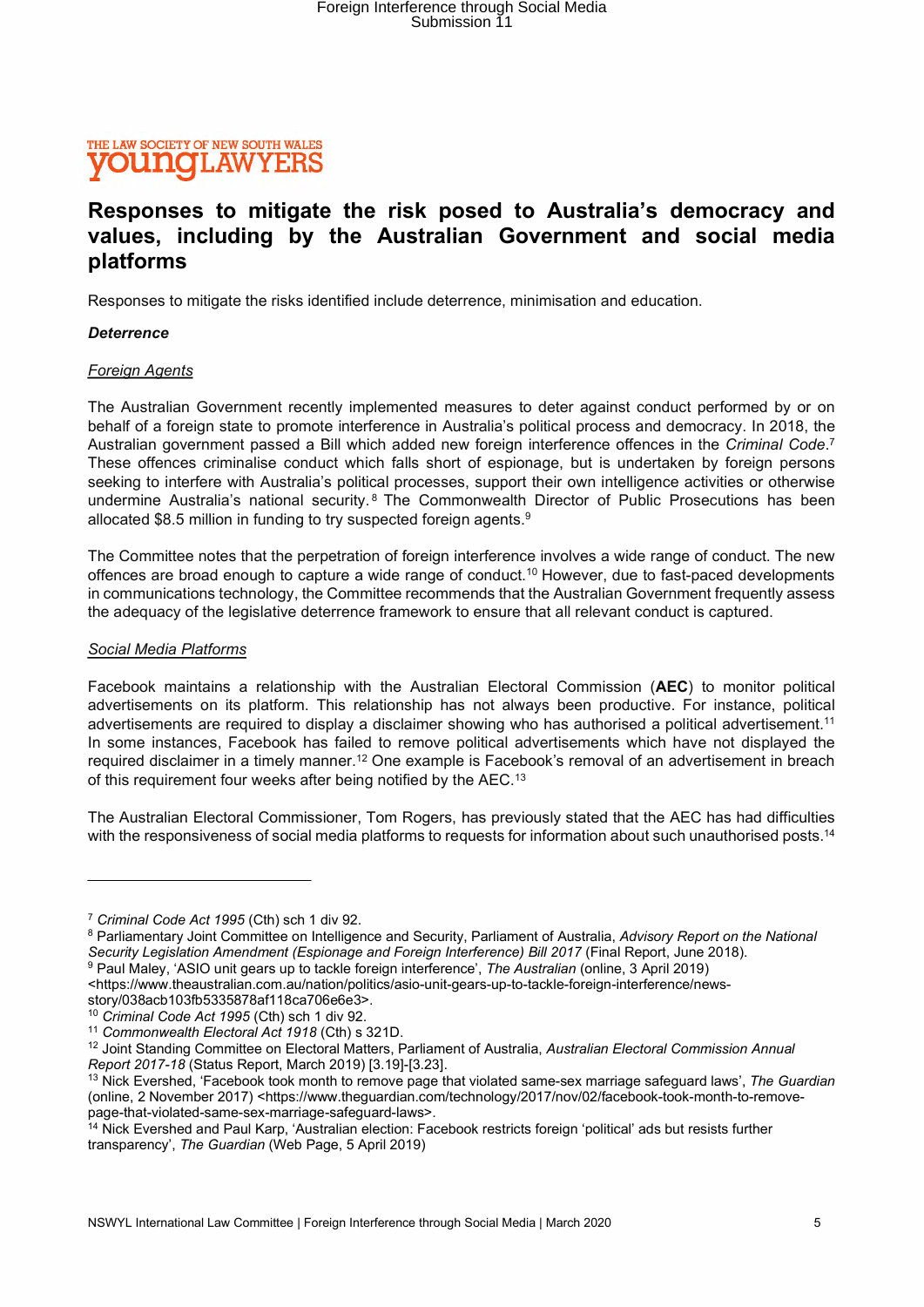

At present, the AEC does not have any power to direct social media companies to remove posts, but can impose fines for offences under the Commonwealth Electoral Act 1918 (Cth). To date, the AEC has not imposed any punitive measures against social media companies for contraventions under this Act.

In order to encourage compliance with the AEC's rules, regulations and directions, the Committee recommends that a stricter approach be taken to applying punitive measures available under the Commonwealth Electoral Act 1918 (Cth).

#### Minimisation

In addition to deterrence, efforts to combat foreign interference will be more effective if minimisation measures are also included. This is because any realistic efforts should account for the fact that it will be near impossible to prevent all forms of foreign interference, particularly as many forms of interference on social media are subtle in nature and difficult to detect immediately.

#### Australian Government

#### (i) Intelligence Agencies

The Australian government has significantly bolstered its intelligence capabilities to prevent, detect and minimise foreign interference threats.

On 2 December 2019, the Prime Minister's Office published a media release which committed \$87.8 million to setting up a new Counter Foreign Interference Taskforce to strengthen Australia's ability to discover, track and disrupt foreign interference threats.<sup>15</sup> The Taskforce will focus on arrests and prosecutions to enforce the new foreign interference offences introduced in 2018. A Foreign Interference Threat Assessment Centre was also set up, to be jointly operated by the Australian Federal Police and ASIO.

#### (ii) Australian Electoral Commission

Since April 2019, the AEC has implemented a number of measures to ensure the protection of Australia's elections from foreign influence. These measures include:

- (a) setting up an Electoral Integrity Assurance Taskforce to provide the AEC with technical advice and expertise in relation to cyber interference with electoral processes;
- (b) implementing a Foreign Influence Transparency Scheme which requires individuals to register under the scheme where they are undertaking a registrable activity undertaken on behalf of a foreign principal for political or government influence purposes; and
- (c) working closely with the Australian Signals Directorate and the Australian Cyber Security Centre to ensure the cybersecurity of Australia's electoral systems.<sup>16</sup>

<sup>&</sup>lt;https://www.theguardian.com/technology/2019/apr/05/australian-election-facebook-restricts-foreign-political-ads-butresists-further-transparency>.

<sup>15</sup> Prime Minister of Australia, 'Stepping up Australia's Response against Foreign Interference' (Media Release, 2 December 2019).

<sup>&</sup>lt;sup>16</sup> 'Electoral integrity: 2019 federal election', Australian Electoral Commission (Web Page)

<sup>&</sup>lt;https://www.aec.gov.au/elections/electoral-advertising/electoral-integrity.htm>.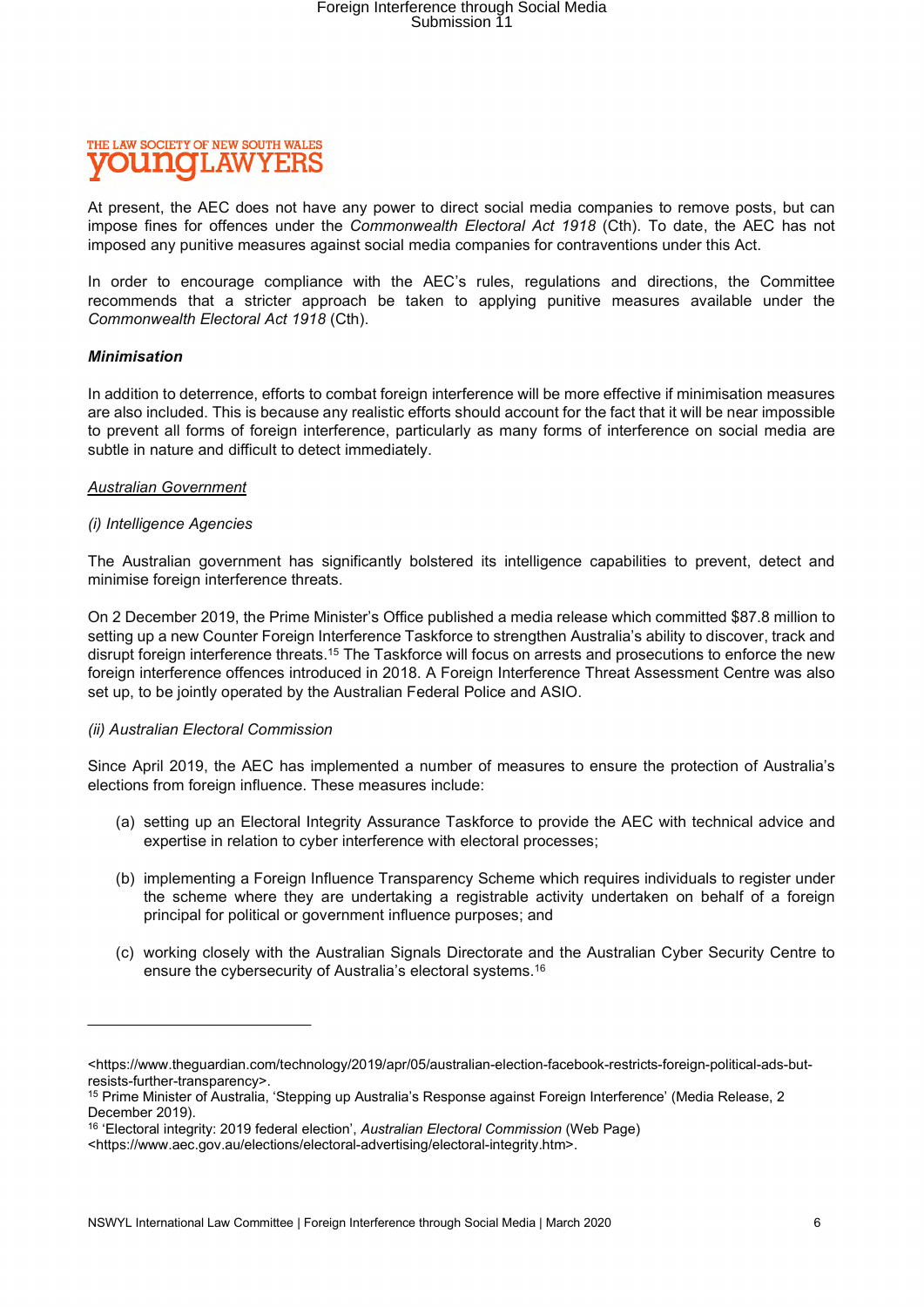

#### Social Media Platforms

The widespread usage of social media platforms to spread misinformation has prompted companies such as Facebook and Twitter to implement their own measures to combat misinformation.

#### (i) Twitter

Following the 2016 United States' election, Twitter acknowledged that its platform had been "manipulated" as part of Russia's interference campaign.<sup>17</sup> In response, Twitter enacted similar measures to combat foreign electoral interference which applied prior to the 2019 Australian election. These measures included a requirement for accounts running political advertisements to verify their location and identity.<sup>18</sup> Furthermore, Twitter would indicate what material was a considered a political advertisement and display who had paid for them.

Additionally, Twitter has launched an Ads Transparency Center which shows all running advertisements which include promoted tweets, brand reminders, video advertisements and in-stream video advertisements. The Ads Transparency Center is available globally, even to those without a Twitter account, and is updated approximately every 24 hours.<sup>19</sup>

#### (ii) Facebook

Facebook has implemented some measures to combat the spread of misinformation and inform the public of some key information concerning political advertisements.

In April 2019, Facebook announced that it would be restricting the purchase of political advertisements by foreign entities of an electoral nature during the Australian election campaign period.<sup>20</sup> The restriction took effect from the day after the election was called until the election had concluded. Additionally, Facebook applied a "fact-checking" tool to Facebook posts with articles, pictures or videos. Where material was found to contain false information, the posts would be shown to fewer people but were not removed by the platform.

There were additional transparency features that Facebook did not make available during the Australian election campaign period in April 2019. These features included:

- (a) requiring advertisers to pass an approval process before being able to run political advertisements;
- (b) requiring advertisements to display a disclaimer showing the name and entity which paid for the advertisement; and

<sup>&</sup>lt;sup>17</sup> Ariel Bogle, 'Twitter rolls out new advertising rules to fight political misinformation', ABC News (online, 20 February 2019) <https://www.abc.net.au/news/science/2019-02-20/twitter-new-political-advertising-rules-australianelection/10824944>.

 $18$  Ibid.

<sup>&</sup>lt;sup>19</sup> 'Ads Transparency Center FAQs', Twitter (Web Page) <https://business.twitter.com/en/help/ads-policies/adstransparency-center-faqs.html>.

<sup>&</sup>lt;sup>20</sup> Max Mason, 'Facebook bans foreign-funded political ads during Australian election', Australian Financial Review (online, 5 April 2019) <https://www.afr.com/companies/media-and-marketing/facebook-bans-foreign-funded-political-adsduring-australian-election-20190404-p51ath>.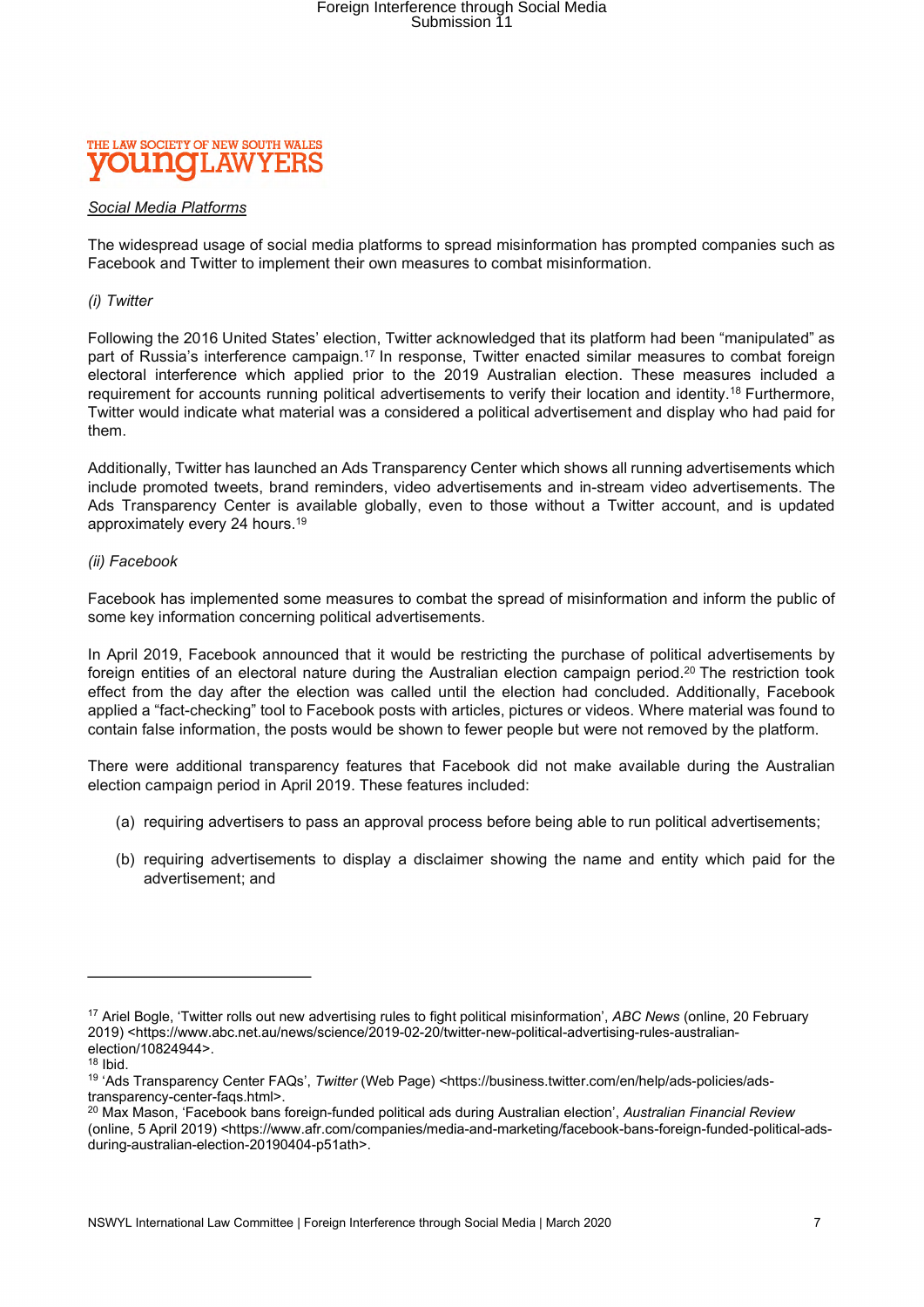

(c) making political advertisements publicly available in an archive.<sup>21</sup>

From June 2019, these features have been applied globally, including to Australian political advertisements.<sup>22</sup>

Alongside this, Facebook has implemented measures to decrease transparency around political advertising. An example is ProPublica, an independent news organisation, which created a Political Ad Collector (PAC) tool.<sup>23</sup> Users were able to add the software onto their web browser and:

- (a) access information showing why a user was targeted by a particular political advertisement based on race, gender, religion, or some other "affinity" information; and
- (b) view political advertisements on Facebook which were not aimed at their demographic group.

Facebook released a statement that it had disabled the PAC tool because it did not want malicious third parties to scrape the user data harvested by the project.<sup>24</sup> Whilst this may be a legitimate concern, this type of information is already easily accessible online.

The Committee recommends that the Australian Government consider passing legislation which requires Facebook to make this information available to users. An Act containing similar measures was introduced in the United States Congress last year.<sup>25</sup> The Act contains amendments which would require social media platforms with over 50 million visitors per month to maintain a publicly accessible file of all advertisements purchased by an individual or group for more than \$500. The file would contain a digital copy of the advertisement, a description of the target audience, the number of views generated, dates and times of publication of the advertisement, the rate charged, and contact information of the purchaser.

The Committee recommends that the Australian Government introduce legislation which requires social media companies to make political advertisements and targeted demographic information available to users.

#### Education

#### The Australian Public

The public is the target of foreign interference misinformation campaigns.<sup>26</sup> Any strategy that effectively combats foreign interference needs to implement effective measures to safeguard the public. Deterrence and minimisation of misinformation alone will not be effective, as not all misinformation can be filtered out from

<sup>&</sup>lt;sup>21</sup> 'Ads about social issues, elections or politics', Facebook (Web Page)

<sup>&</sup>lt;https://www.facebook.com/business/help/167836590566506?id=288762101909005>.

<sup>&</sup>lt;sup>22</sup> Nick Evershed and Paul Karp, 'Australian election: Facebook restricts foreign 'political' ads but resists further transparency', The Guardian (Web Page, 5 April 2019)

<sup>&</sup>lt;https://www.theguardian.com/technology/2019/apr/05/australian-election-facebook-restricts-foreign-political-ads-butresists-further-transparency>.

<sup>&</sup>lt;sup>23</sup> 'Political Ad Collector', *ProPublica* (Web Page) <https://projects.propublica.org/political-ad-collector/>.

<sup>&</sup>lt;sup>24</sup> Jeremy B Merrill and Ariana Tobin, 'Facebook Moves to Block Ad Transparency Tools – Including Ours', ProPublica (Web Page, 28 January 2019) <https://www.propublica.org/article/facebook-blocks-ad-transparency-tools>.  $25$  Honest Ads Act, S 1356, 116<sup>th</sup> Congress (2019).

<sup>&</sup>lt;sup>26</sup> See, e.g. United States' Department of Homeland Security, Combatting Targeted Disinformation Campaigns: A wholeof-society issue, October 2019, 6.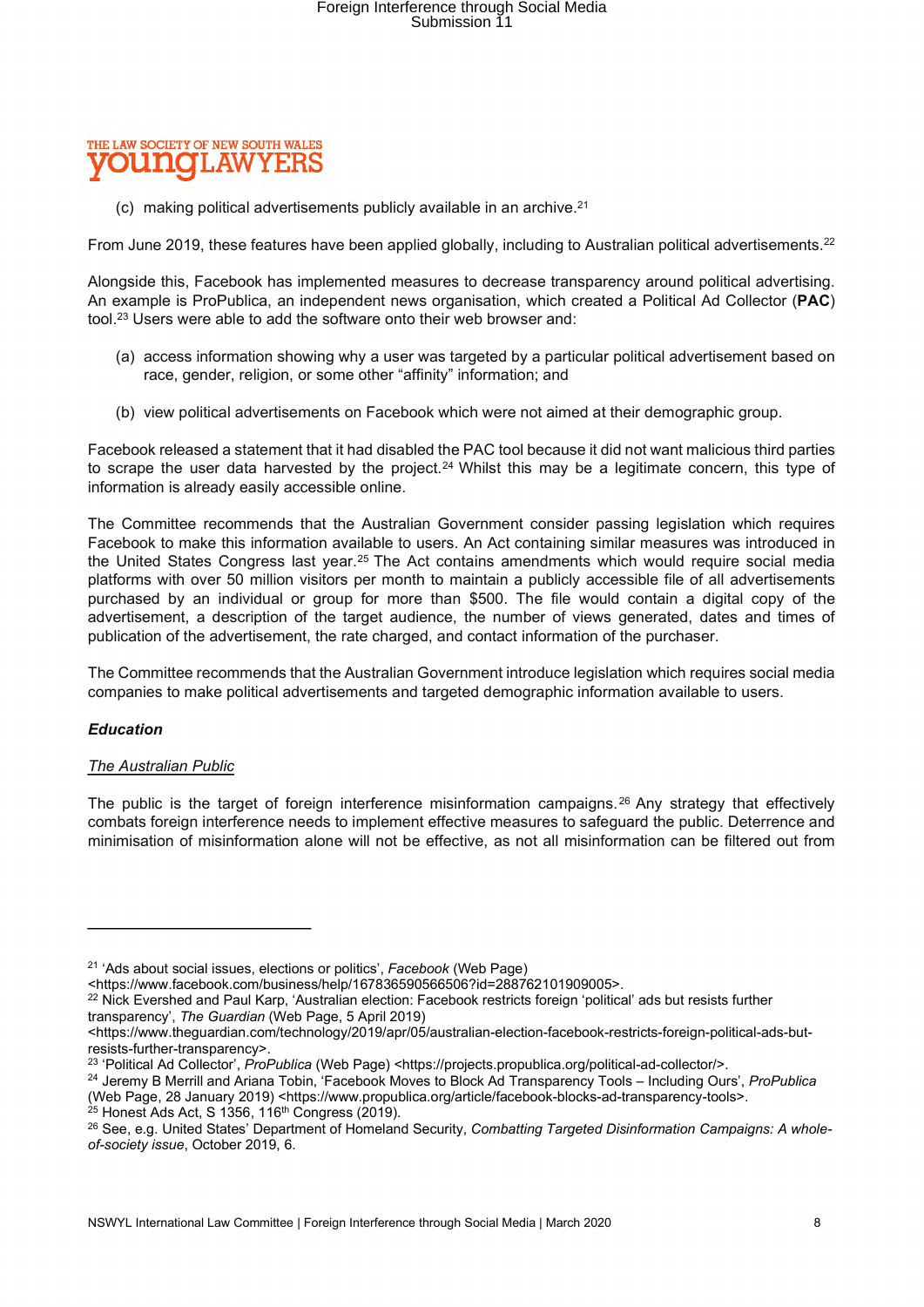

public discourse without censoring free speech.<sup>27</sup> Consequently, education is an essential pillar of an effective strategy.

The AEC has run a "stop and consider" campaign to educate voters about how to check the accuracy of information online.<sup>28</sup> It was designed to coincide with the federal election in May 2019 to educate the public on how to check the source of information in relation to the election. The Committee considers this initiative to be a good starting point in a public awareness campaign about misinformation.

#### The Committee recommends:

- 1. the Inquiry focus on three pillars of action to combat against foreign interference:
	- a. deterrence of conduct which would further any form of foreign interference campaign against Australia's political processes and its democracy;
	- b. minimisation of the spread of misinformation online and through social media platforms; and
	- c. education of the Australian public on how to detect misinformation;
- 2. the Australian Government introduce legislation requiring social media platforms to display certain information about advertisements and why they have targeted a particular user; and
- 3. the Australian Government implement additional measures to educate the public on the existence of misinformation, and how to verify information accuracy and detect misinformation online, not limited to the periods immediately prior to elections.

### International policy responses to cyber-enabled foreign interference and misinformation

The issue of foreign interference through social media is not an isolated concern for Australia. Misinformation has proliferated on the internet and has consequently has global impact. Other countries, and groups of nations, have legislated or introduced government programs that Australia could adapt and use to further strengthen existing measures against foreign interference.

#### European Union

On 5 December 2018, the European Commission published an "Action Plan against Disinformation".<sup>29</sup> The Action Plan acknowledges that social media platforms will play a key role in combating misinformation. This role has already borne some initiatives, including a Code of Practice agreed with social media platforms and the advertising industry in September 2018 to increase online transparency prior to the 2019 European Parliament elections.

<sup>&</sup>lt;sup>27</sup> Darrell M West, 'How to combat fake news and disinformation', *Brookings* (online, 18 December 2017) <https://www.brookings.edu/research/how-to-combat-fake-news-and-disinformation/ >.

<sup>&</sup>lt;sup>28</sup> 'Stop and Consider', Australian Electoral Commission (Web Page) <https://www.aec.gov.au/elections/electoraladvertising/stopandconsider.htm>.

<sup>&</sup>lt;sup>29</sup> European Commission, Joint Communication to the European Parliament, the European Council, the Council, the European Economic and Social Committee and the Committee of the Regions: Action Plan against Disinformation, 5 December 2018, 5.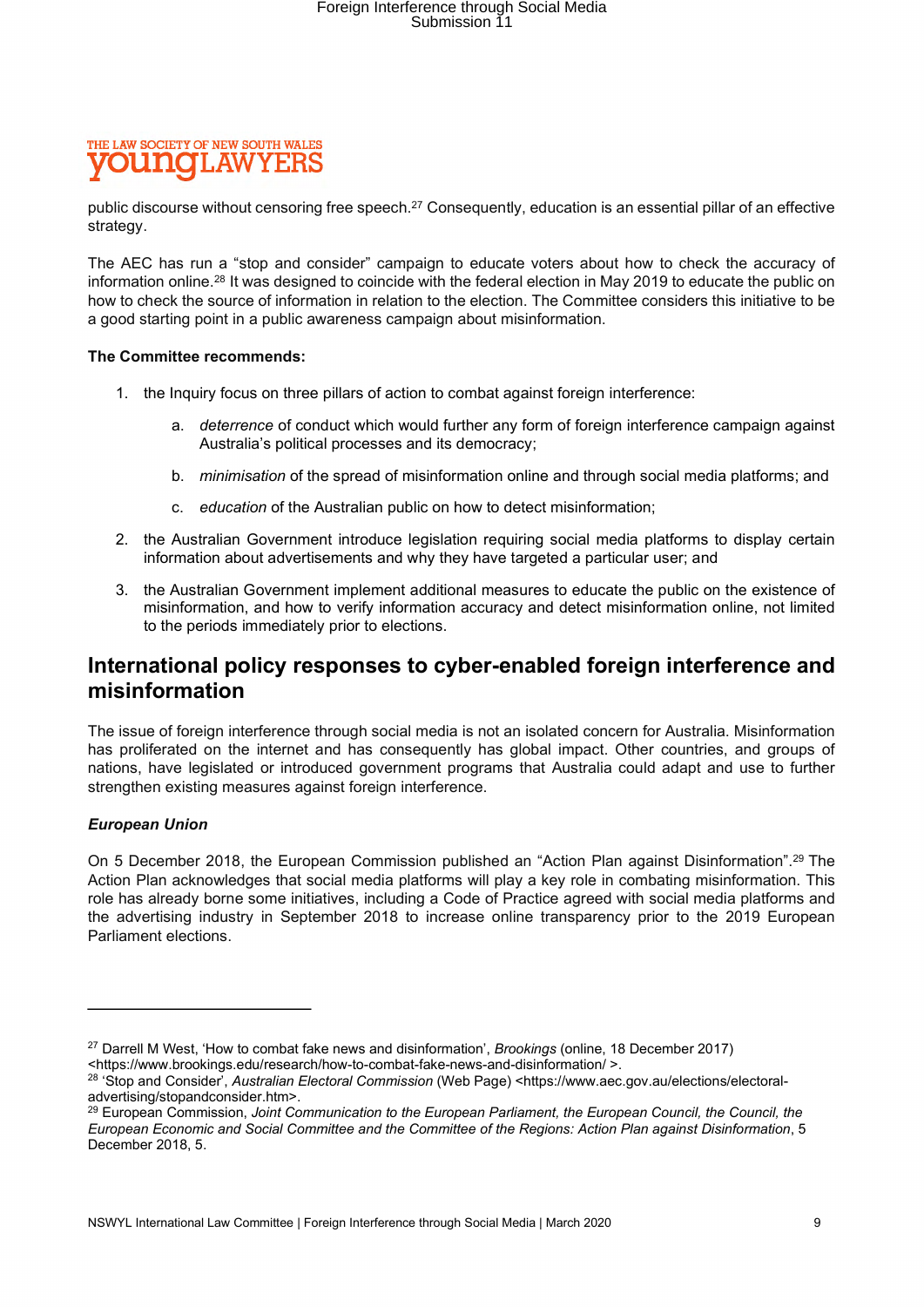

The Action Plan is based on four key pillars:

- (a) improving the capabilities of Union institutions to detect, analyse and expose disinformation;
- (b) strengthening coordinated and joint responses to disinformation;
- (c) mobilising the private sector to tackle disinformation; and
- (d) raising awareness and improving societal resilience.

Australia's existing measures largely target the key pillars above. Australia has already built upon its national security capabilities against foreign interference, including setting up specific bodies to deal with foreign interference threats and working with social media companies to tackle misinformation issues. However, given the key role played by social media platforms in passively assisting foreign interference campaigns, additional measures in line with the Committee's recommendations above are required.

#### Ukraine

Ukraine has long been subjected to propaganda and misinformation campaigns by Russia, which has sought to delegitimise Ukraine's government since the 2014 Ukrainian revolution. In an effort to counteract these persistent campaigns, in 2015, Ukraine has implemented a "Learn to Discern" program in its schools to help students better identify misinformation and propaganda. The program is based on a media literacy program offered by IREX, a global development and education organisation.<sup>30</sup>

The program teaches critical thinking skills which focus on how to consume information rather than what to consume. An IREX study of Ukrainian students in Year 8 and 9 who had participated in the program found that students were twice as likely to detect hate speech, and 18% better at identifying misinformation than students that did not participate in the program.<sup>31</sup> The Learn to Discern campaign has been so successful that it has been adapted in other countries such as the United States, Jordan and Indonesia.

The Committee recommends that the Inquiry consider the content in the Learn to Discern program and how it may be adapted to educate the Australian public to identify misinformation.

#### The Committee recommends:

4. the Australian Government implement a public education program for misinformation online similar to the 'Learn to Discern' program.

<sup>30 &#</sup>x27;Learn to Discern (L2D) – Media Literacy Training', IREX (Web Page) <https://www.irex.org/project/learn-discern-l2dmedia-literacy-training>.

<sup>31</sup> Sasha Ingber, 'Students in Ukraine Learn How to Spot Fake Stories, Propaganda and Hate Speech', NPR (online, 22 March 2019) <https://www.npr.org/2019/03/22/705809811/students-in-ukraine-learn-how-to-spot-fake-storiespropaganda-and-hate-speech>.